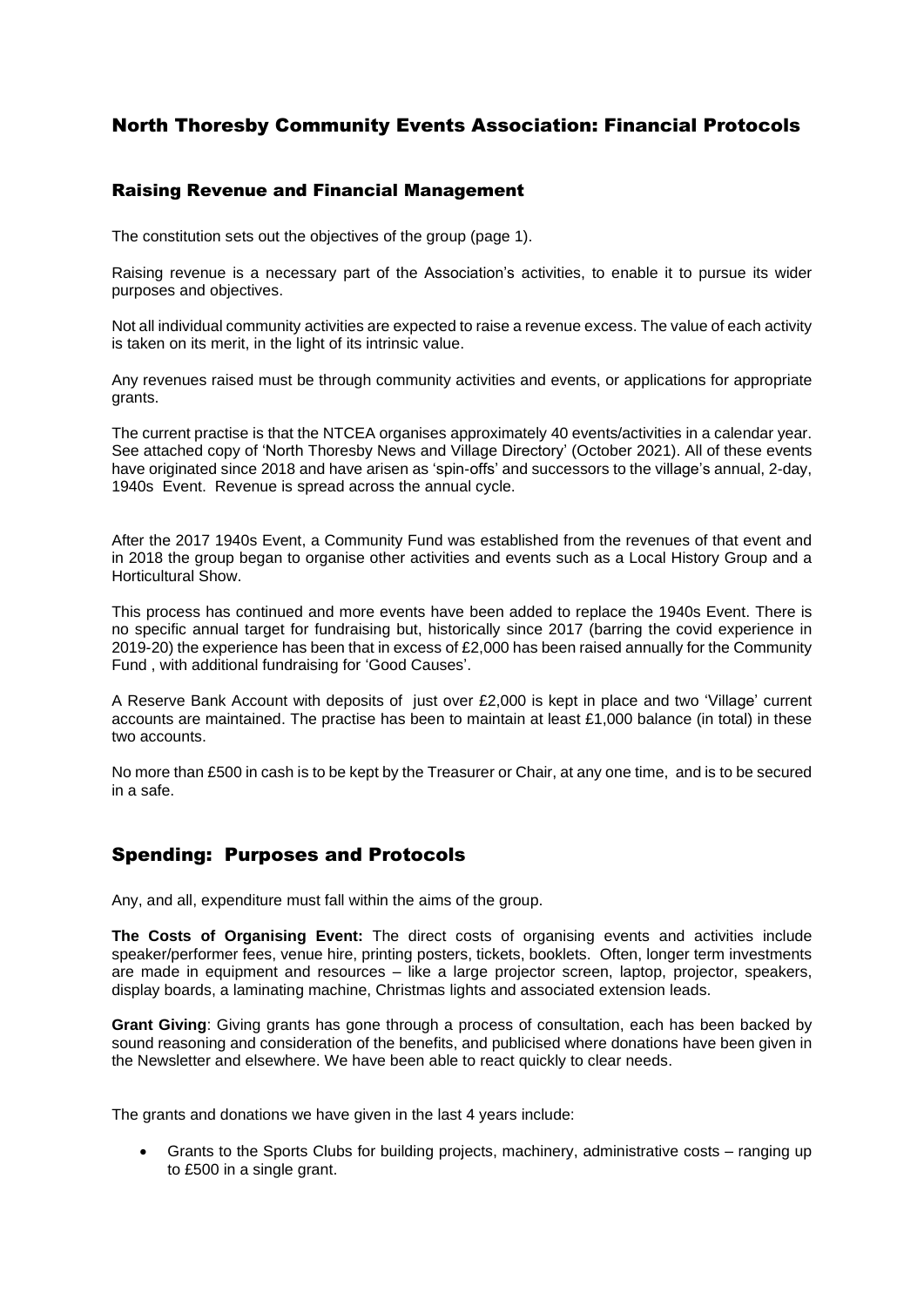- Grants to the Parish Council/Village or Hall/Pop including A-Frame notice boards (£300) Crockery, pull down projection screen (£800), paint to refurbish bus shelter.
- Grants to Methodist chapel blackouts (£250), replacing water heaters (£300).
- Funding Christmas Entertainment for the School, funding 1940s dance class for the school. Approx. £400
- Assistance to a disabled athlete to compete overseas (£100)
- Christmas donations to Grimsby Youth Groups in deprived areas (£300) and Women's Refuge (300)
- Grant to pay for printing costs of the campaign to resist a planning application (£200).
- Funding Christmas lighting and tree, donations to cover electricity costs of residents we plug into – over £500 across three years.
- Funding of equipment and safety kit for voluntary street cleaner (ongoing, currently £75)
- Replacement costs of stolen sheet music for village Church organist £50.
- Grant to Bowls Club to renovate grass £200
- Donations for use of premises or partnerships (eg £100 to cricket club for using the cricket ground).
- Grant to replace broken coffee machine in the Post Office.
- Pending construction of display boards for the June and October Art and Photography Shows

### Formal Expenditure and Grant Application : Principles

Proposals for expenditure or grants can originate from within the NTCEA or from other community groups.

Anyone within the parish can make suggestions aimed at the improvement of amenities and facilities in the village. This is to be stated in each issue of the North Thoresby News, with directions of how to do this.

Grant applications can be made by village institutions and organised groups or those wishing to form a group or start a community activity.

All grants must be directed at , and justified by, the stated objectives of the NTCEA.

Applications for grants must have an explanation of need and purpose and be submitted by using the Application Form.

Appropriate invoices, quotations or receipts must support the applications. Or in the case of new groups, a demonstration of the demand for their group and a financial plan.

Proposals may be discussed/decided in committee or must be circulated to all committee members for comments and approval. If a consensus is not reached, a vote may be taken.

In exceptional circumstances, individuals may be offered financial assistance.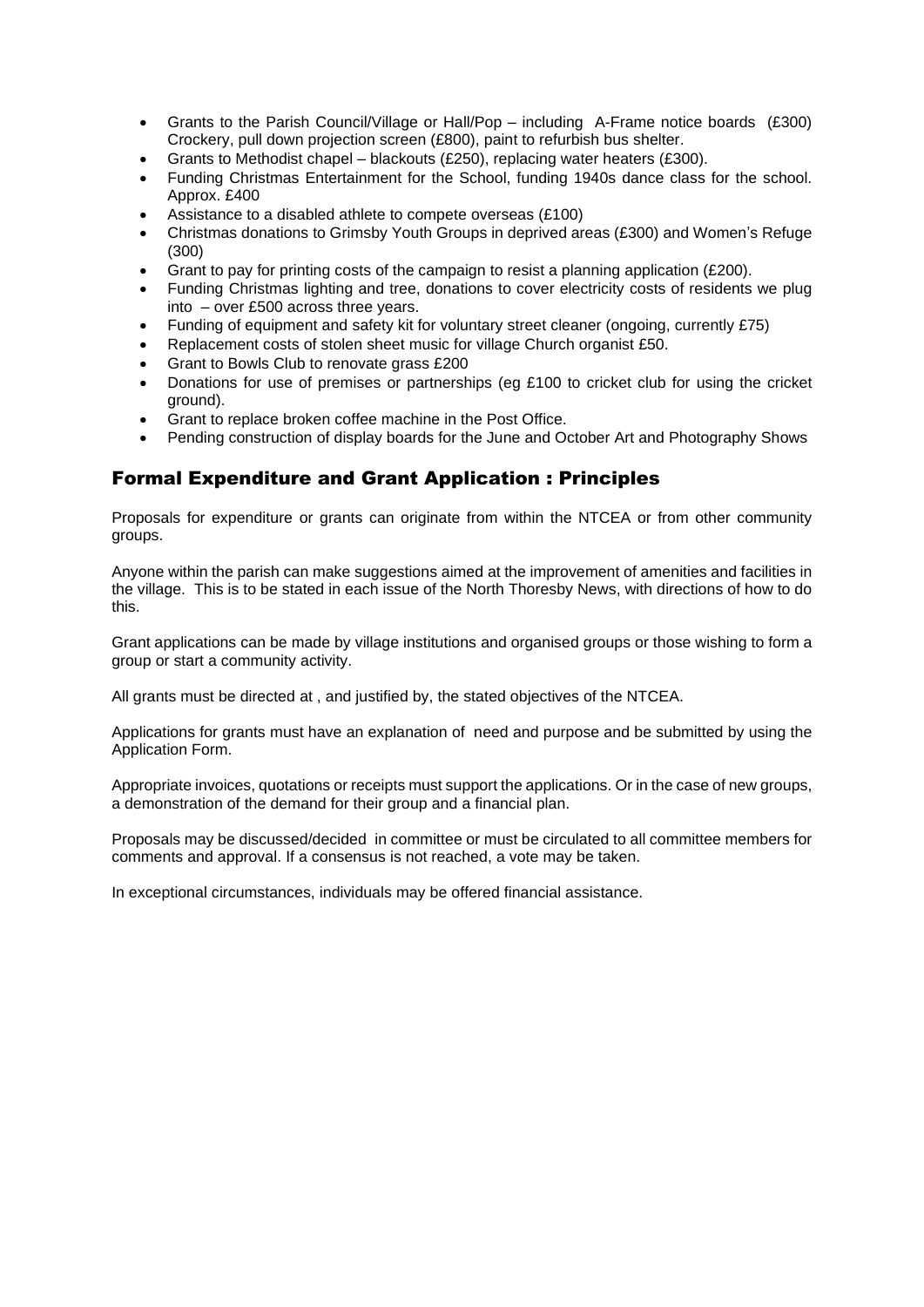## North Thoresby Community Events Association

# Grant Application

### The NTCEA

The aims of the North Thoresby Community Events Association (hereafter NTCEA) are:

- To enhance community life and individual well-being in North Thoresby by organising social, recreational, educational and cultural events.
- To encourage residents to support village events and to participate in their organisation.
- To raise and distribute funds, including applying for grants, to support village organisations, clubs, and institutions.
- To contribute to improvements in village amenities and facilities and contribute to good causes and charities.

### The Community Fund Grants : Principles

- Proposals for expenditure or grants can originate from within the NTCEA or from other community groups.
- Anyone within the parish can make suggestions aimed at the improvement of amenities and facilities in the village. This is to be stated in each issue of the North Thoresby News, with directions of how to do this.
- Grant applications can be made by village institutions and organised groups or those wishing to form a group or start a community activity.
- All grants must be directed at, and justified by, the stated objectives of the NTCEA.
- Applications for grants must have an explanation of need and purpose and be submitted by using the Application Form and send to the Chair.
- Appropriate invoices, quotations or receipts must support the applications
- Proposals may be discussed/decided in committee or must be circulated to all committee members for comments and approval. If a consensus is not reached, a vote may be taken.
- In rare circumstances, individuals may be offered financial assistance.

**See next page for Application Form.** You can discuss applications with the Chair of the NTCEA before submitting an application.